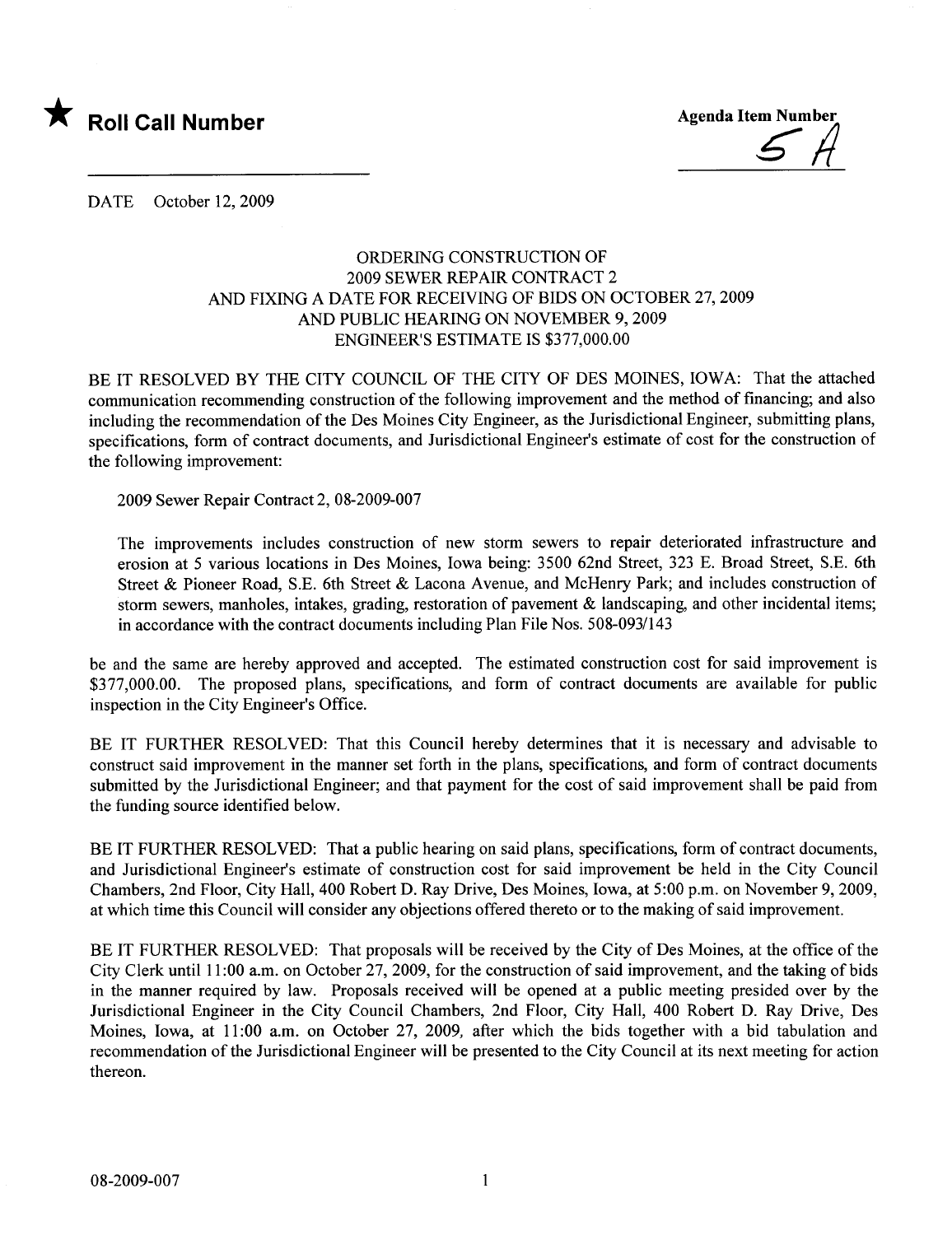

<u>5  $\pi$ </u>

DATE October 12, 2009

BE IT FURTHER RESOLVED: That an appropriate Notice to Bidders and Notice of Public Hearing for said improvement be published in the Des Moines Register as provided and directed by Chapter 26 and/or 314, Code of Iowa.

(City Council Communication Number  $09 - 123$  attached.)

Moved by to adopt.

FORM APPROVED: FUNDS AVAILABLE

 $M$  APPROVED: <u>1 pendezie Candy</u>

Kathleen Vanderpool ' Deputy City Attorney

A Allen McKinley

Des Moines Finance Director

~ Funding Source: 2009-2010 CIP, Page Storm-4, City-wide Storm Water Utility Projects, STE057, Storm Water **Utility Funds** 

| <b>COUNCIL ACTION</b> | <b>YEAS</b> | <b>NAYS</b> | <b>PASS</b> | <b>ABSENT</b>   |
|-----------------------|-------------|-------------|-------------|-----------------|
| <b>COWNIE</b>         |             |             |             |                 |
| <b>COLEMAN</b>        |             |             |             |                 |
| <b>HENSLEY</b>        |             |             |             |                 |
| <b>KIERNAN</b>        |             |             |             |                 |
| <b>MAHAFFEY</b>       |             |             |             |                 |
| <b>MEYER</b>          |             |             |             |                 |
| <b>VLASSIS</b>        |             |             |             |                 |
| <b>TOTAL</b>          |             |             |             |                 |
| <b>MOTION CARRIED</b> |             |             |             | <b>APPROVED</b> |
|                       |             |             |             |                 |
|                       |             |             |             | $M$ ariar       |

I, Diane Rauh, City Clerk of said City Council, hereby certify that at a meeting of the City Council, held on the above date, among other proceedings the above was adopted.

IN WITNESS WHEREOF, I have hereunto set my hand and affixed my seal the day and year first above written.

Mayor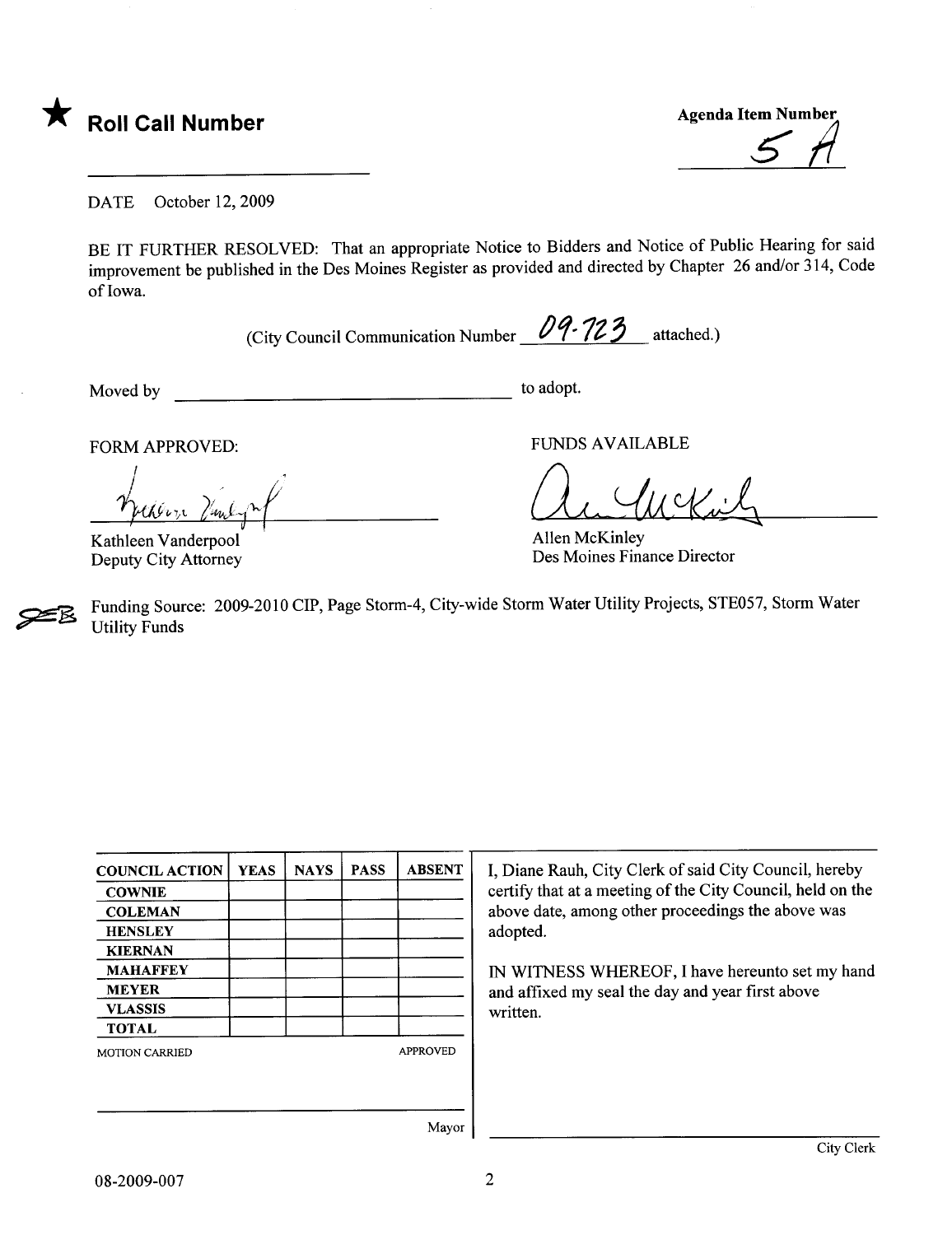## 2009 SEWER REPAIR CONTRACT 2 ACTIVITY I.D. 08-2009-007 PAGE 1 OF 2



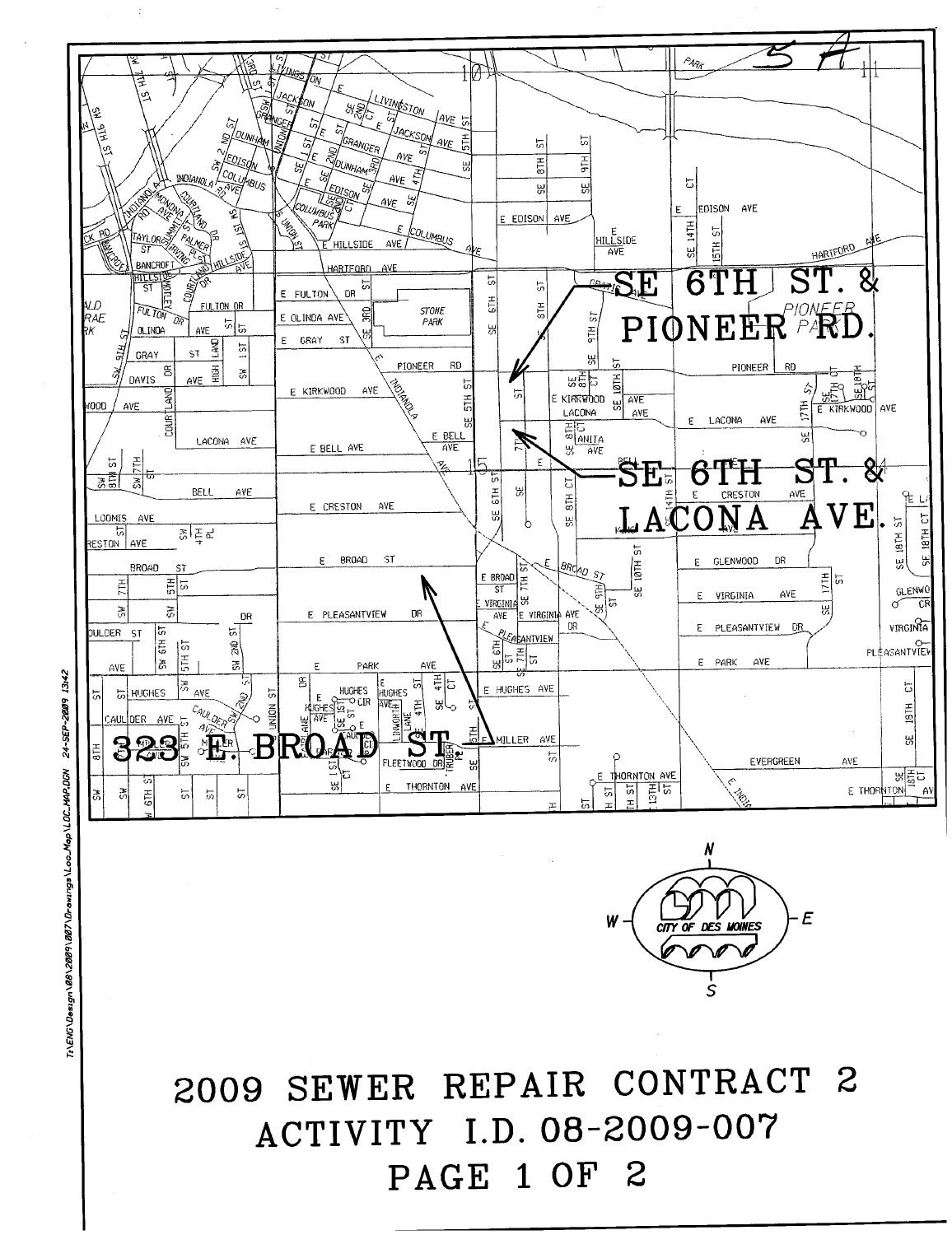

24-SEP-2009 13:42 TIVENO VOOS AGALOO JA GETTAGA VARIT 1997 VOO VESSEN ON JA 2.00N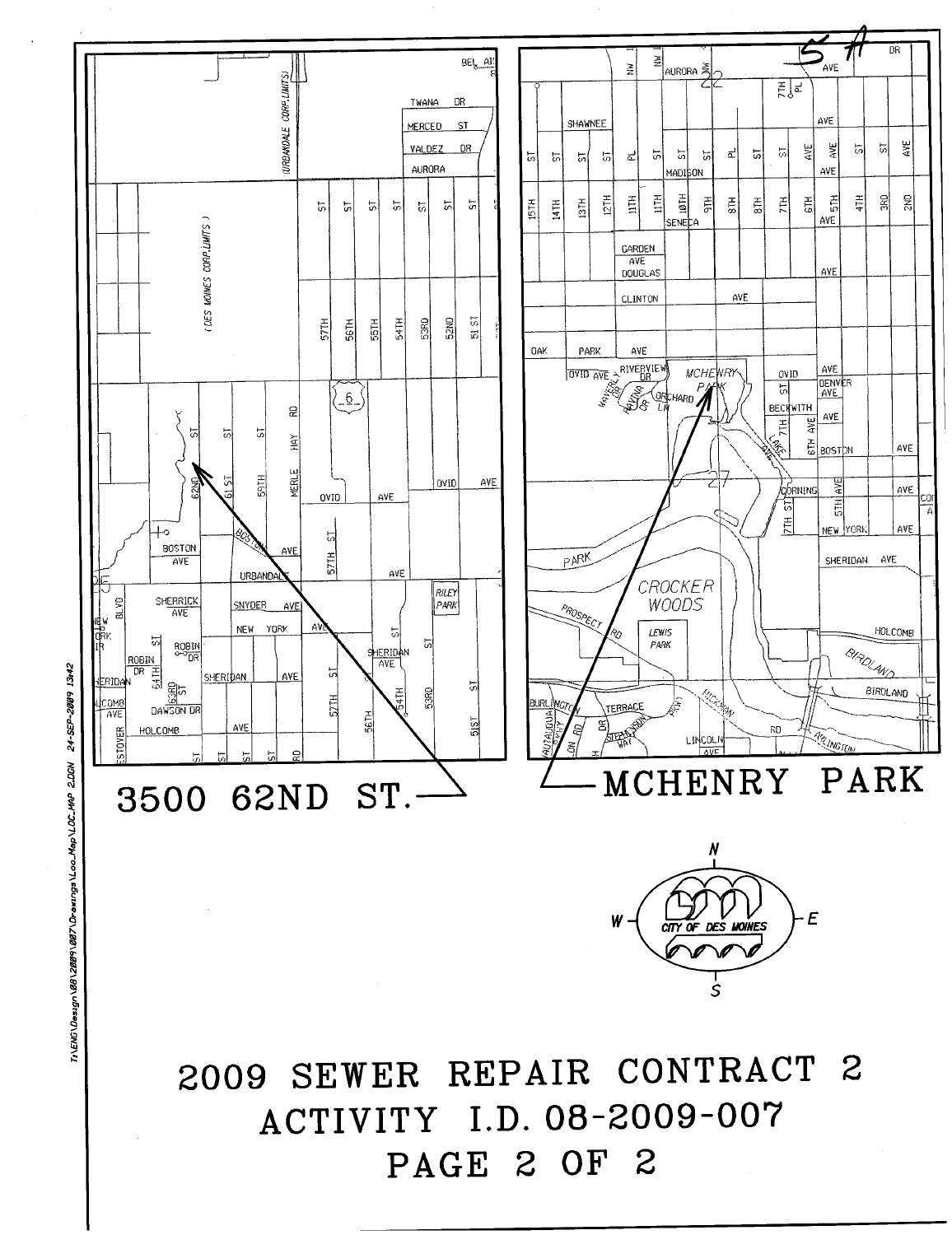$\sim$  H

## CONSTRUCTION ESTIMATE

DEPARTMENT OF ENGINEERING CITY OF DES MOINES, IOWA

Activity ID 08-2009-007 DATE: 09/25/09

## PROJECT: 2009 SEWER REPAIR CONTRACT 2

|                 |                                                | <b>ESTIMATED UNITS</b> |                | <b>AMOUNT</b>     |              |
|-----------------|------------------------------------------------|------------------------|----------------|-------------------|--------------|
| NO.             | <b>DESCRIPTION</b>                             | <b>UNIT</b>            | <b>TOTAL</b>   | <b>UNIT PRICE</b> | <b>TOTAL</b> |
| $\mathbf{1}$    | <b>Clearing &amp; Grubbing</b>                 | <b>ACRE</b>            | 0.57           | \$25,000.00       | \$14,250.00  |
| $\overline{2}$  | Clearing & Grubbing                            | DI                     | 168            | \$40.00           | \$6,720.00   |
| 3               | Earthwork - 62nd Street                        | <b>LS</b>              | 1              | \$3,000.00        | \$3,000.00   |
| ÷,<br>4         | Earthwork - E Broad Street                     | <b>LS</b>              | 1              | \$3,500.00        | \$3,500.00   |
| 5               | Earthwork - Pioneer Road                       | <b>LS</b>              | 1              | \$2,500.00        | \$2,500.00   |
| 6               | Earthwork - McHenry Park East Outlet           | LS                     | 1              | \$8,000.00        | \$8,000.00   |
| $\overline{7}$  | Earthwork - McHenry Park West Outlet           | LS                     | 1              | \$5,000.00        | \$5,000.00   |
| 8               | Access Slab, PCC, 5"                           | SY                     | 43.33          | \$100.00          | \$4,333.00   |
| 9               | Storm Sewer Removal, 24" Dia. or Less          | LF                     | 58             | \$10.00           | \$580.00     |
| 10              | Storm Sewer Removal, 30" Dia.                  | LF                     | 90             | \$15.00           | \$1,350.00   |
| 11              | Manhole Removal                                | <b>EACH</b>            | 4              | \$500.00          | \$2,000.00   |
| 12 <sub>2</sub> | Removal of Outlet Structure                    | <b>LS</b>              | 1              | \$250.00          | \$250.00     |
| 13              | <b>Flowable Mortar</b>                         | <b>CY</b>              | 24             | \$175.00          | \$4,200.00   |
| 14              | Curb Removal                                   | LF                     | 163            | \$10.00           | \$1,630.00   |
| 15              | <b>Driveway Removal</b>                        | SY                     | 378            | \$10.00           | \$3,780.00   |
| 16              | Sidewalk Removal                               | SY                     | 60             | \$10.00           | \$600.00     |
| 17              | <b>Brick Sidewalk Removal</b><br>$\mathcal{R}$ | SY                     | 3.5            | \$35.00           | \$122.50     |
|                 | 18 * Chain Link Fence Removal                  | LF                     | 235            | \$7.00            | \$1,645.00   |
| 19              | TV Report and Locate                           | <b>LF</b>              | 132            | \$25.00           | \$3,300.00   |
| 20              | Raise Structure to Grade                       | <b>LS</b>              | $\overline{2}$ | \$1,000.00        | \$2,000.00   |
| 21              | Storm Sewer, 15" RCP, Class III                | LF.                    | 421            | \$70.00           | \$29,470.00  |
| 22              | Storm Sewer, 18" RCP, Class III                | <b>LF</b>              | 20             | \$90.00           | \$1,800.00   |
| 23              | Storm Sewer, 30" RCP, Class III                | LF                     | 214            | \$110.00          | \$23,540.00  |
| 24              | Storm Sewer, 30" RCAP, Class III               | LF.                    | 88             | \$150.00          | \$13,200.00  |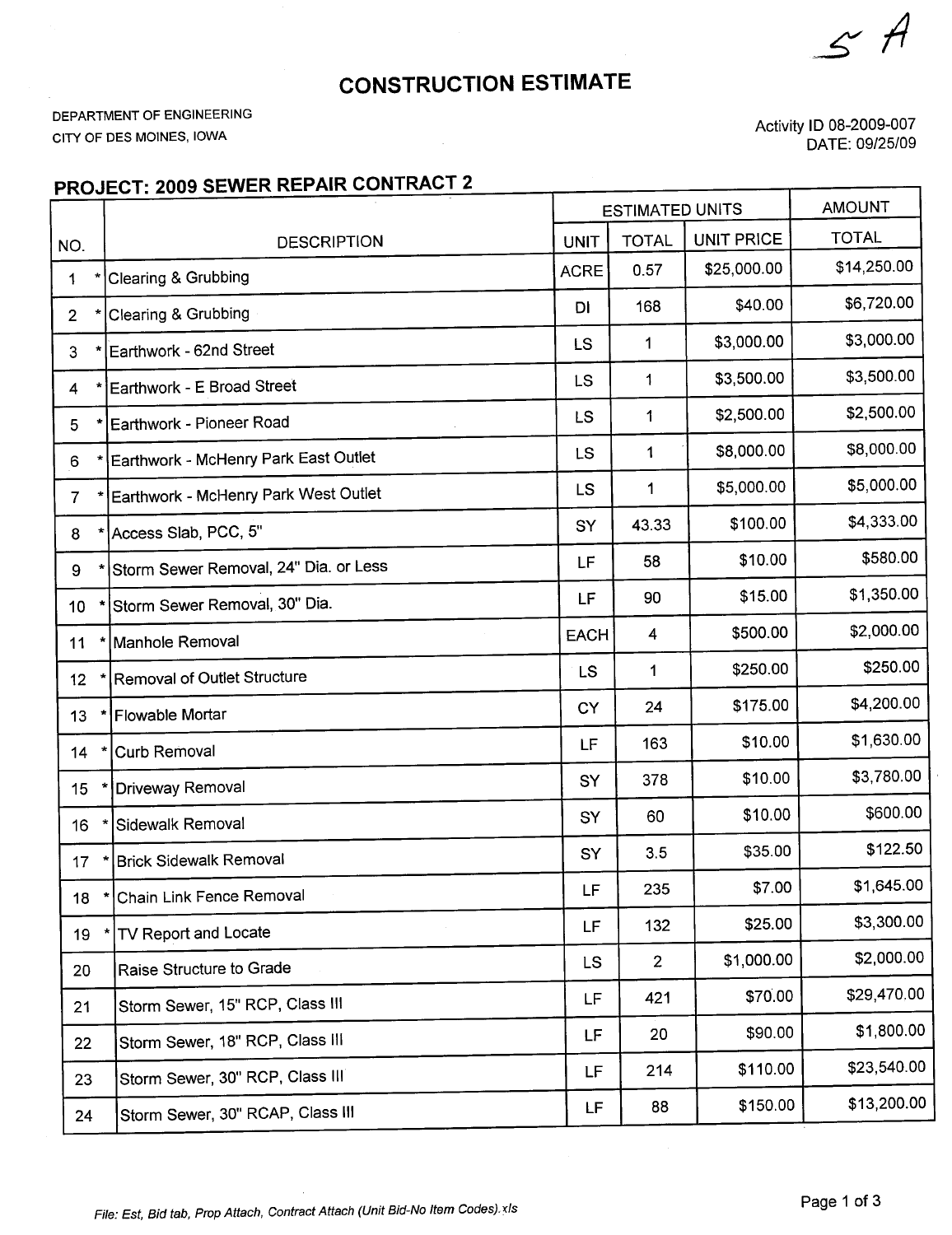|     |                                    |             | <b>ESTIMATED UNITS</b> |                   | <b>AMOUNT</b> |
|-----|------------------------------------|-------------|------------------------|-------------------|---------------|
| NO. | <b>DESCRIPTION</b>                 | <b>UNIT</b> | <b>TOTAL</b>           | <b>UNIT PRICE</b> | <b>TOTAL</b>  |
| 25  | Storm Sewer, 48" RCP, Class III    | LF          | 144                    | \$175.00          | \$25,200.00   |
| 26  | FES, 30" RCP, with Footing         | <b>EACH</b> | $\overline{2}$         | \$2,000.00        | \$4,000.00    |
| 27  | FES, 48" RCP, with Footing         | <b>EACH</b> | $\overline{2}$         | \$3,000.00        | \$6,000.00    |
| 28  | Manhole, Type M-A, 60" Dia.        | <b>EACH</b> | $\overline{2}$         | \$5,000.00        | \$10,000.00   |
| 29  | Manhole, Type M-A, 84" Dia.        | <b>EACH</b> | $\overline{2}$         | \$8,000.00        | \$16,000.00   |
| 30  | Manhole, Type M-B, 40" X 40"       | <b>EACH</b> | $\mathbf{3}$           | \$3,500.00        | \$10,500.00   |
| 31  | Manhole, Type M-B, 54" X 54"       | <b>EACH</b> | 1                      | \$4,500.00        | \$4,500.00    |
| 32  | Manhole, Type M-C, 40" X 40"       | <b>EACH</b> | 1                      | \$7,500.00        | \$7,500.00    |
| 33  | Manhole, Type M-C, 54" X 54"       | <b>EACH</b> | $\overline{2}$         | \$8,500.00        | \$17,000.00   |
| 34  | Manhole, Type RA-49, 54" X 54"     | EACH        | 1                      | \$5,000.00        | \$5,000.00    |
| 35  | Intake, Type M-G, 42" X 42"        | <b>EACH</b> | 1                      | \$5,000.00        | \$5,000.00    |
| 36  | Gabion Basket Mat                  | <b>CY</b>   | 7.5                    | \$400.00          | \$3,000.00    |
| 37  | <b>Pyramat Erosion Control Mat</b> | SY          | 7.11                   | \$50.00           | \$355.50      |
| 38  | ScourStop Erosion Mat              | <b>SF</b>   | 64                     | \$15.00           | \$960.00      |
| 39  | Rip Rap                            | <b>TON</b>  | 300                    | \$50.00           | \$15,000.00   |
| 40  | Chain Link Fence, 48"              | LF          | 132                    | \$15.00           | \$1,980.00    |
| 41  | Chain Link Fence, 42"              | LF          | 64                     | \$15.00           | \$960.00      |
| 42  | Surfacing, Class A Crushed Stone   | <b>TON</b>  | 44                     | \$30.00           | \$1,320.00    |
| 43  | Driveway, PCC, 6"                  | SY          | 259.1                  | \$65.00           | \$16,841.50   |
| 44  | Driveway, HMA, 6"                  | SY          | 113                    | \$35.00           | \$3,955.00    |
| 45  | Sidewalk, Brick                    | SY          | 3.5                    | \$100.00          | \$350.00      |
| 46  | Sidewalk, PCC, 4"                  | SY          | 60                     | \$55.00           | \$3,300.00    |
| 47  | Full-Depth Patch                   | SY          | 207                    | \$100.00          | \$20,700.00   |
| 48  | <b>Tree Protection</b>             | LS          | 1                      | \$750.00          | \$750.00      |
| 49  | Topsoil, Furnish and Place         | <b>CY</b>   | 670                    | \$35.00           | \$23,450.00   |
| 50  | $\ast$<br>Sod                      | SQ          | 284                    | \$50.00           | \$14,200.00   |
| 51  | Seed & Mulch                       | <b>ACRE</b> | 0.66                   | \$20.00           | \$13.20       |
| 52  | <b>Traffic Control</b>             | LS.         | 1                      | \$4,000.00        | \$4,000.00    |